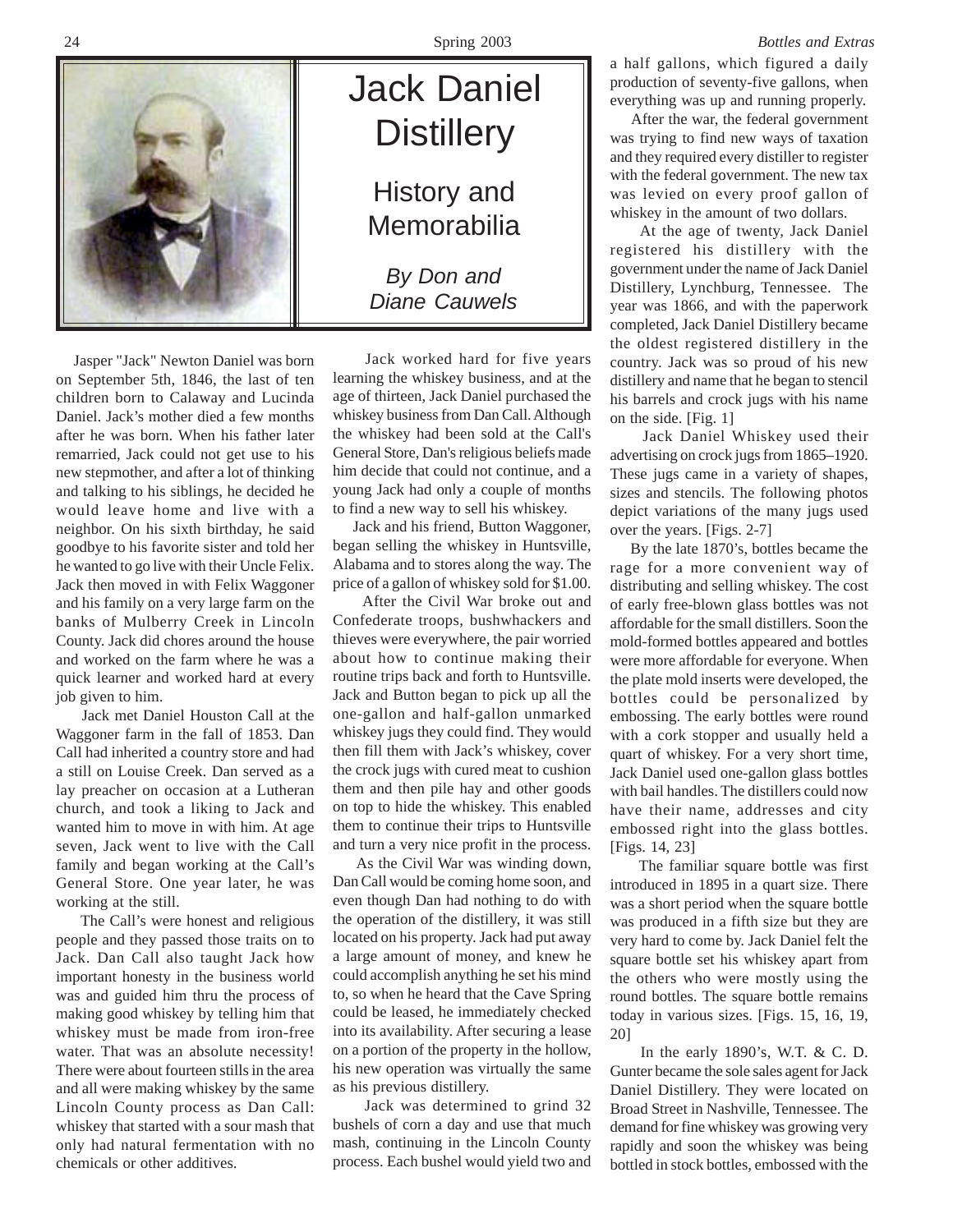*Bottles and Extras* Spring 2003 25



**[FIG 1]** Examples of the early stenciled jugs. Circa 1865–1870 Beehive crocks L–R: 3-gallon, ½-gallon, 2-gallon



ACK DANEL

**TORY OL BE** 

**[FIG 3]** L-R: 2-gallon, 3-gallon



**[FIG 4]** L-R: 2-gallon, 4-gallon



**[FIG 6]** L-R: ½-gallon, 2-gallon, 1-gallon

**[FIG 4]** L-R: ½-gallon, 3-gallon UHL Pottery jug, ½-gallon

OLD No.

LESS MOTLO





**[FIG 2]** L-R: 1-gallon, 1 quart, 1-gallon, ½-gallon bail handle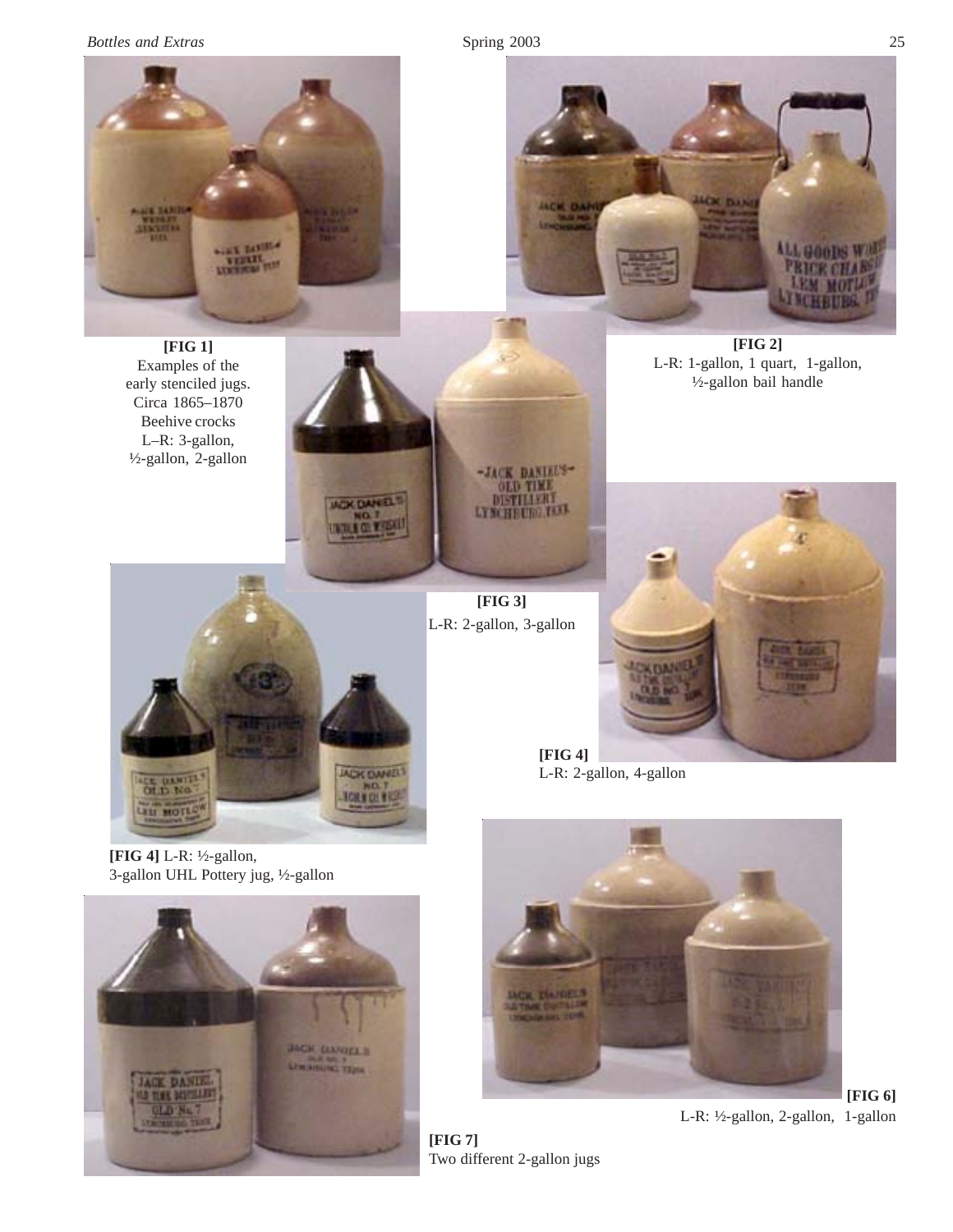

## **[FIG 8]**

All Goods Worth Price Sold; ½-gallon, 1-gallon, 1-gallon bail-handle



**[FIG 9]**



**[FIG 10]**

2-gallon Jack Daniel/Lem Motlow jug; 1 quart Uncle Jack bottle



Two 1-gallon and ½-gallon crocks



**[FIG 12]**

Here are some examples of brandy and corn whiskey made by the Jack Daniel Dist.: ½-pint Peach Brandy, 1-quart & 1-pint Corn Whiskey



**[FIG 13]** 1-quart & 1 pint Apple Brandy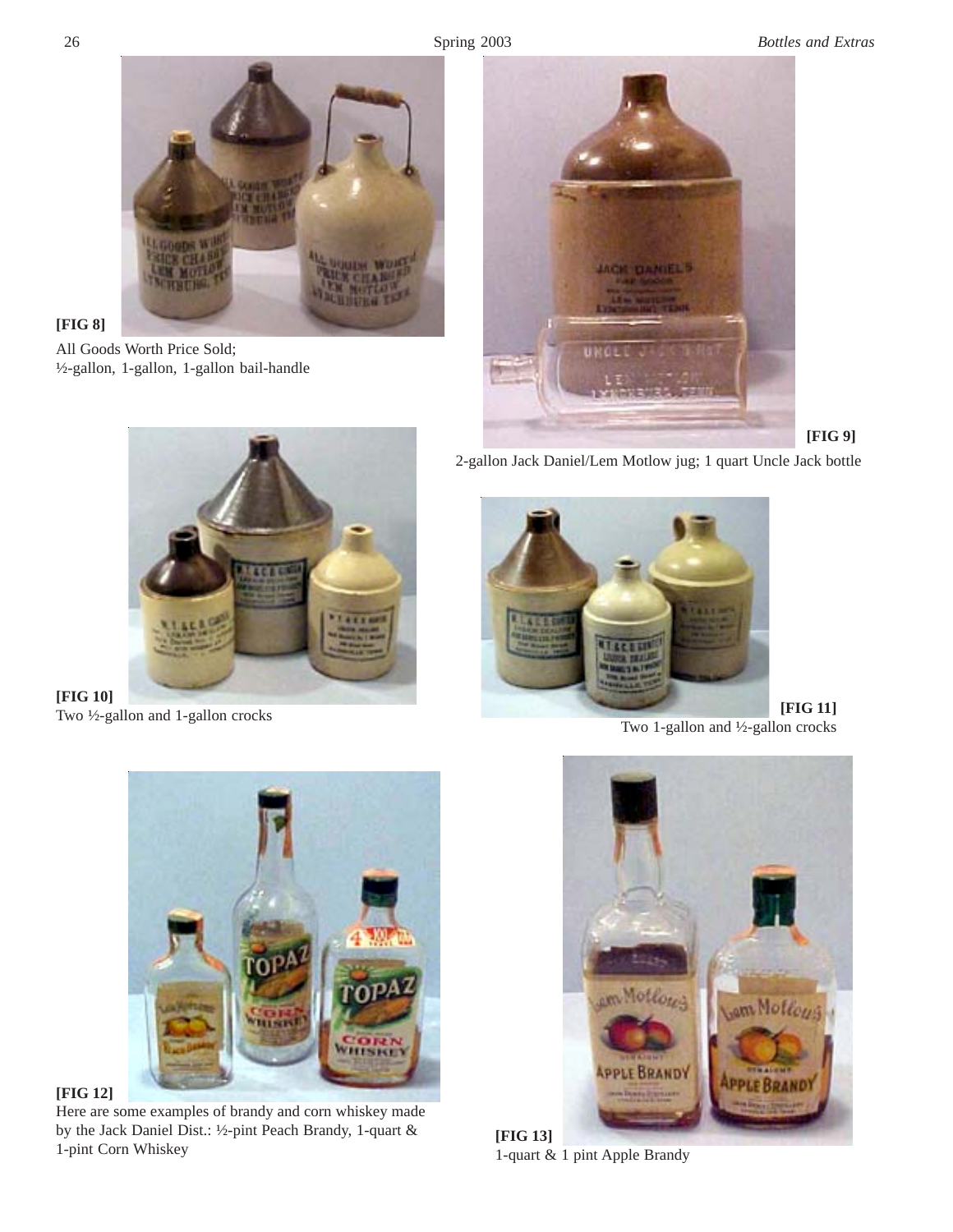

names of both W. T. & C. D. Gunter and Jack Daniel Distillery. The crock jugs also had both names stenciled on them from about 1890-1910. [Figs. 10, 11, 17]

 Lem Motlow, Jack Daniel's nephew, played a very important role in the legacy of the Jack Daniel Distillery. Jack hired Lem in the summer of 1887 to do chores around the distillery as a general handyman. Lem was a very smart, hard working, ambitious man with a mind that was very good with numbers. In just four years, he was Jack Daniel's chief bookkeeper.

 As time went by, Jack Daniel put more and more responsibility on Lem Motlow and soon the responsibility of running the distillery was virtually in the hands of Lem.

 In 1904, Jack Daniel went to St. Louis, Missouri and entered his whiskey in the World's Fair competition where he came home a winner - with the Gold Medal. To celebrate this honor Jack produced the original Gold Medal back bar bottle for a select group of people. Every other panel on the bottle was flashed with gold, making it a truly beautiful and unique bottle.

 In the spring of 1905, Jack Daniel arrived at the office early and wanted to see some papers that were inside the safe. He tried several times to open the safe but failed with each attempt. Out of frustration, Jack kicked the safe and hurt his left foot. There were many changes after the safe kicking.

 One of the first changes occurred in June of 1907 when Jack decided to divest himself from the distillery that he had founded in 1866. Looking towards the future, he decided Lem Motlow and a cousin named Dick Daniel would be the best men to continue the legacy of the Jack Daniel Distillery. Dick Daniel had a distillery business of his own and many years of experience. Jack told both men of

> his decision and made preparations for the change of ownership, confident that the family business would be in good hands and would continue to grow and prosper. [Figs. 8-9]

> Jack Daniel's health started failing shortly thereafter. He began using a cane and had been gaining weight, and after complaining about some pain in his left leg, decided to see a doctor. It seems that when he kicked the safe, he had damaged his left foot more than he thought, and treatment was needed right away or gangrene would set in.

 In 1909 Jack Daniel had the first of several operations on his left foot, leg and thigh. His big toe was completely black and eventually his leg was amputated up to the knee. A final operation on his thigh

could not stop the gangrene, and on October 9, 1911, Jack Daniel died at the home of his sister, Bettye Connor.

 In 1905, Lem Motlow had build an upper distillery and it became a part of the expanding Lem Motlow operation by crushing peaches that came from local farms. Lem basically had a monopoly in the United States for Peach Brandy. It was easy for Lem to run both the peach distillery and the original whiskey plant in the hollow.

 Dick Daniel never seemed to show the commitment that Lem had for the distillery and Lem bought out Dick's share of the distillery before 1909. Tennessee went bone dry in 1910 - ten years before national prohibition. Lem would move his distilling operations to Birmingham, Alabama, and continue the business from there. City directories show that the Jack Daniel



L–R: 5", 6", & quart Motlow Dist. Co. & quart Jack Daniel Dist. Co. Birmingham, Ala. bottles